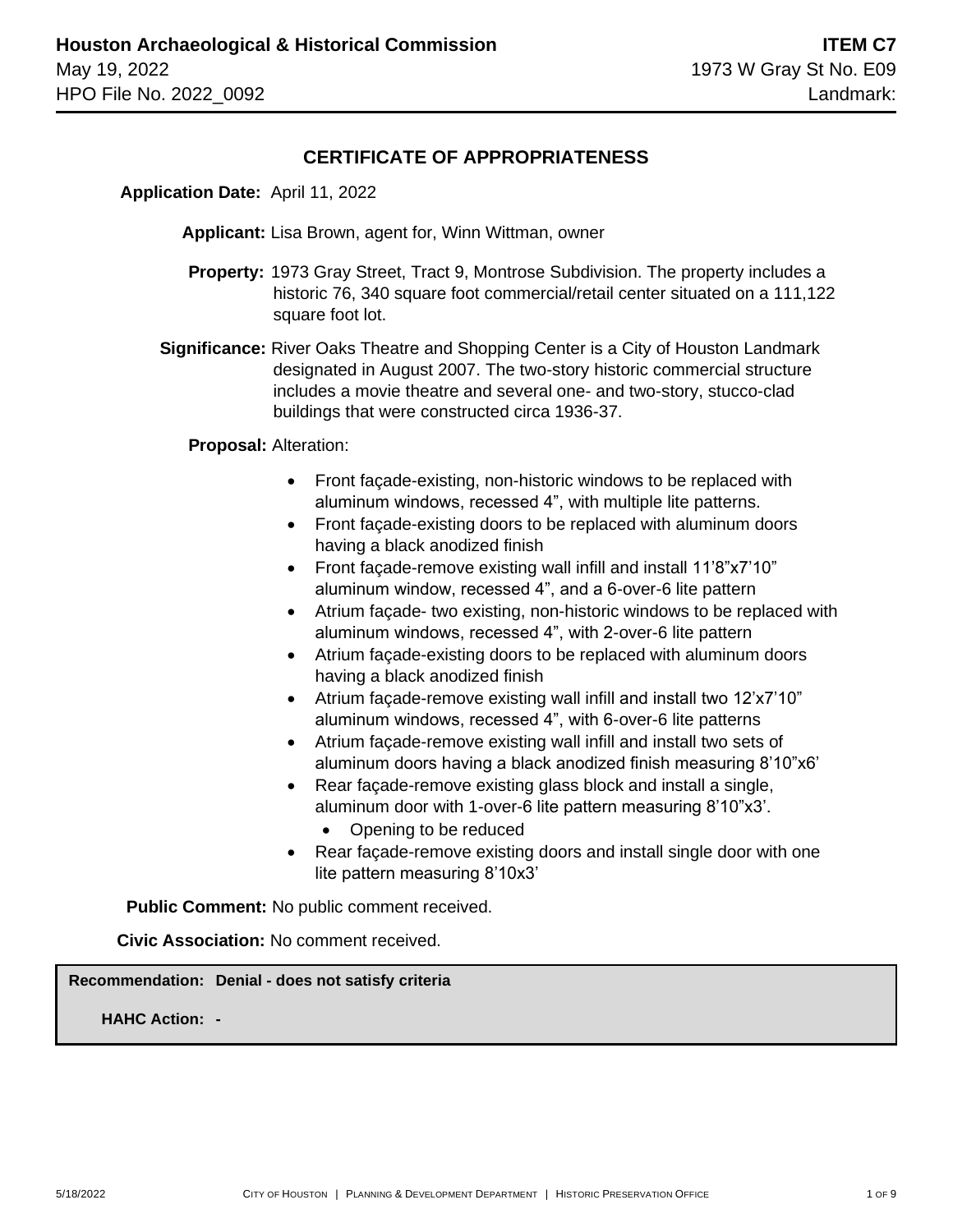### **APPROVAL CRITERIA**

#### ALTERATIONS, REHABILITATIONS, RESTORATIONS AND ADDITIONS

Sec. 33-241: HAHC shall issue a certificate of appropriateness for the alteration, rehabilitation, restoration or addition of an exterior feature of (i) any landmark, (ii) protected landmark, (iii) any building, structure or object that is part of an archaeological site, or (iv) contributing building in a historic district upon finding that the application satisfies the following criteria, as applicable:

| S           | D.          | <b>NA</b>   |      | D - does not satisfy<br>S - satisfies<br>NA - not applicable                                                                                                                                                                                                                                                                                               |
|-------------|-------------|-------------|------|------------------------------------------------------------------------------------------------------------------------------------------------------------------------------------------------------------------------------------------------------------------------------------------------------------------------------------------------------------|
|             | ⋉           |             | (1)  | The proposed activity must retain and preserve the historical character of the property;                                                                                                                                                                                                                                                                   |
| $\boxtimes$ |             |             | (2)  | The proposed activity must contribute to the continued availability of the property for a contemporary<br>use;                                                                                                                                                                                                                                             |
|             | ⊠           |             | (3)  | The proposed activity must recognize the building, structure, object or site as a product of its own<br>time and avoid alterations that seek to create an earlier or later appearance;                                                                                                                                                                     |
|             | $\boxtimes$ |             | (4)  | The proposed activity must preserve the distinguishing qualities or character of the building,<br>structure, object or site and its environment; Wall sections proposed for replacement with windows<br>appear to be original and are a character-defining feature.                                                                                        |
|             | $\boxtimes$ |             |      | (5) The proposed activity must maintain or replicate distinctive stylistic exterior features or examples of<br>skilled craftsmanship that characterize the building, structure, object or site;                                                                                                                                                            |
| IХI         |             |             | (6)  | New materials to be used for any exterior feature excluding what is visible from public alleys must<br>be visually compatible with, but not necessarily the same as, the materials being replaced in form,<br>design, texture, dimension and scale;                                                                                                        |
| IХI         |             |             | (7)  | The proposed replacement of exterior features, if any, should be based on an accurate duplication<br>of features, substantiated by available historical, physical or pictorial evidence, where that evidence<br>is available, rather than on conjectural designs or the availability of different architectural elements<br>from other structures;         |
|             | $\boxtimes$ |             |      | (8) Proposed additions or alterations must be done in a manner that, if removed in the future, would<br>leave unimpaired the essential form and integrity of the building, structure, object or site;                                                                                                                                                      |
|             | $\boxtimes$ |             | (9)  | The proposed design for any exterior alterations or addition must not destroy significant historical,<br>architectural, archaeological or cultural material, including but not limited to siding, windows, doors<br>and porch elements; Wall sections proposed for replacement with windows appear to be original<br>and are a character-defining feature. |
| ⊠           |             |             | (10) | The proposed alteration or addition must be compatible with the massing, size, scale material and<br>character of the property and the context area; and                                                                                                                                                                                                   |
|             |             | $\boxtimes$ | (11) | The distance from the property line to the front and side walls, porches, and exterior features of any<br>proposed addition or alteration must be compatible with the distance to the property line of similar<br>elements of existing contributing structures in the context area.                                                                        |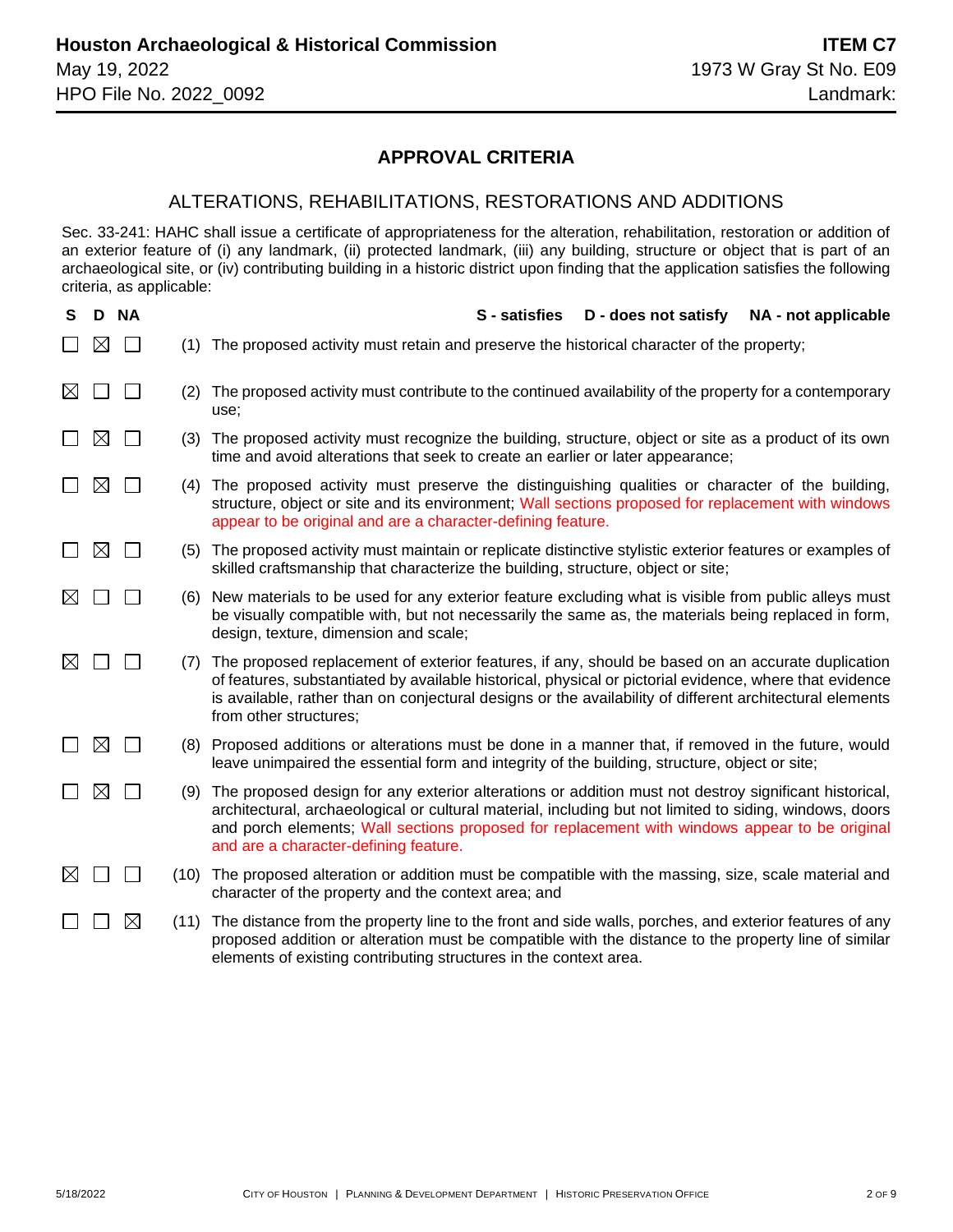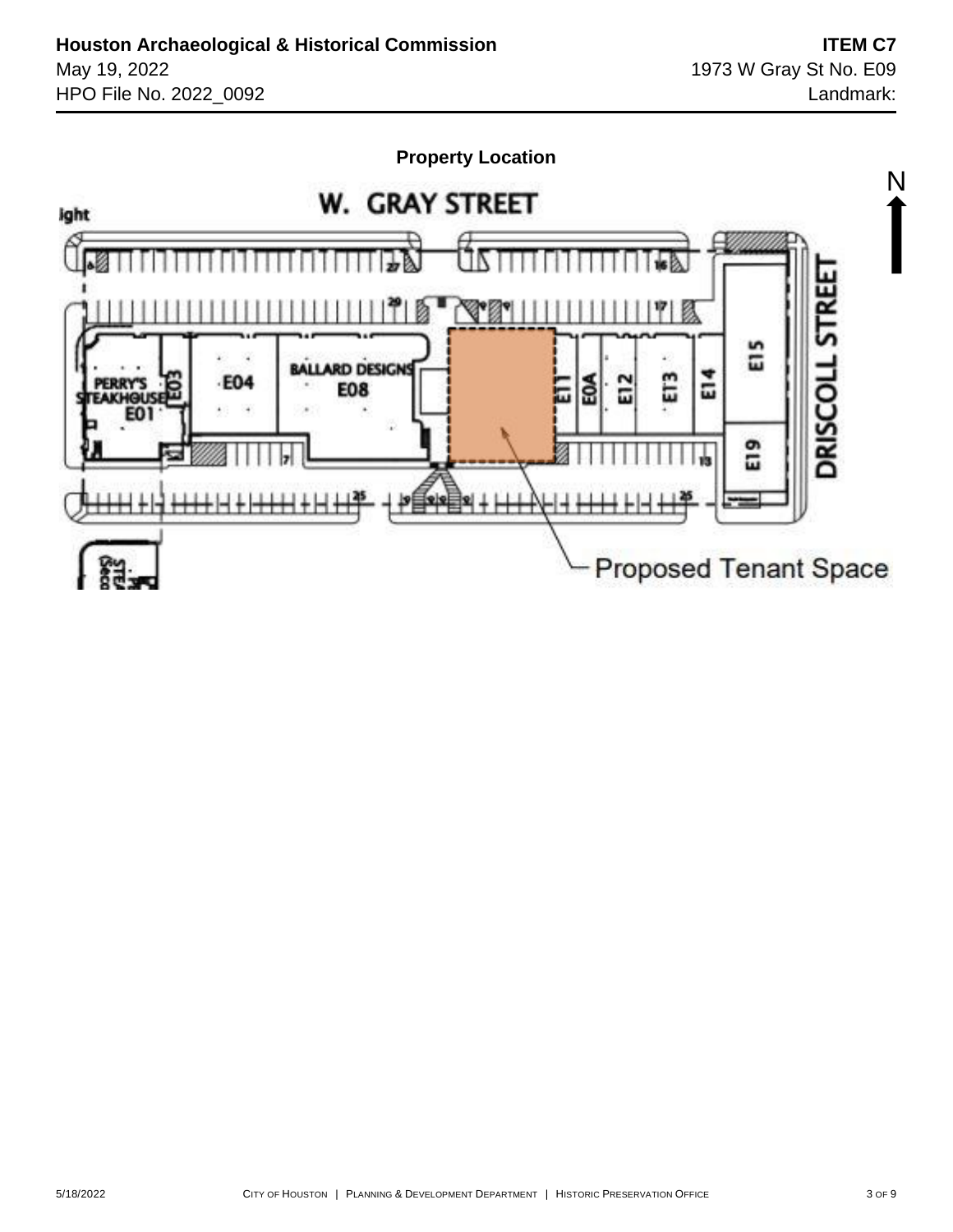### **Front Façade – Existing**



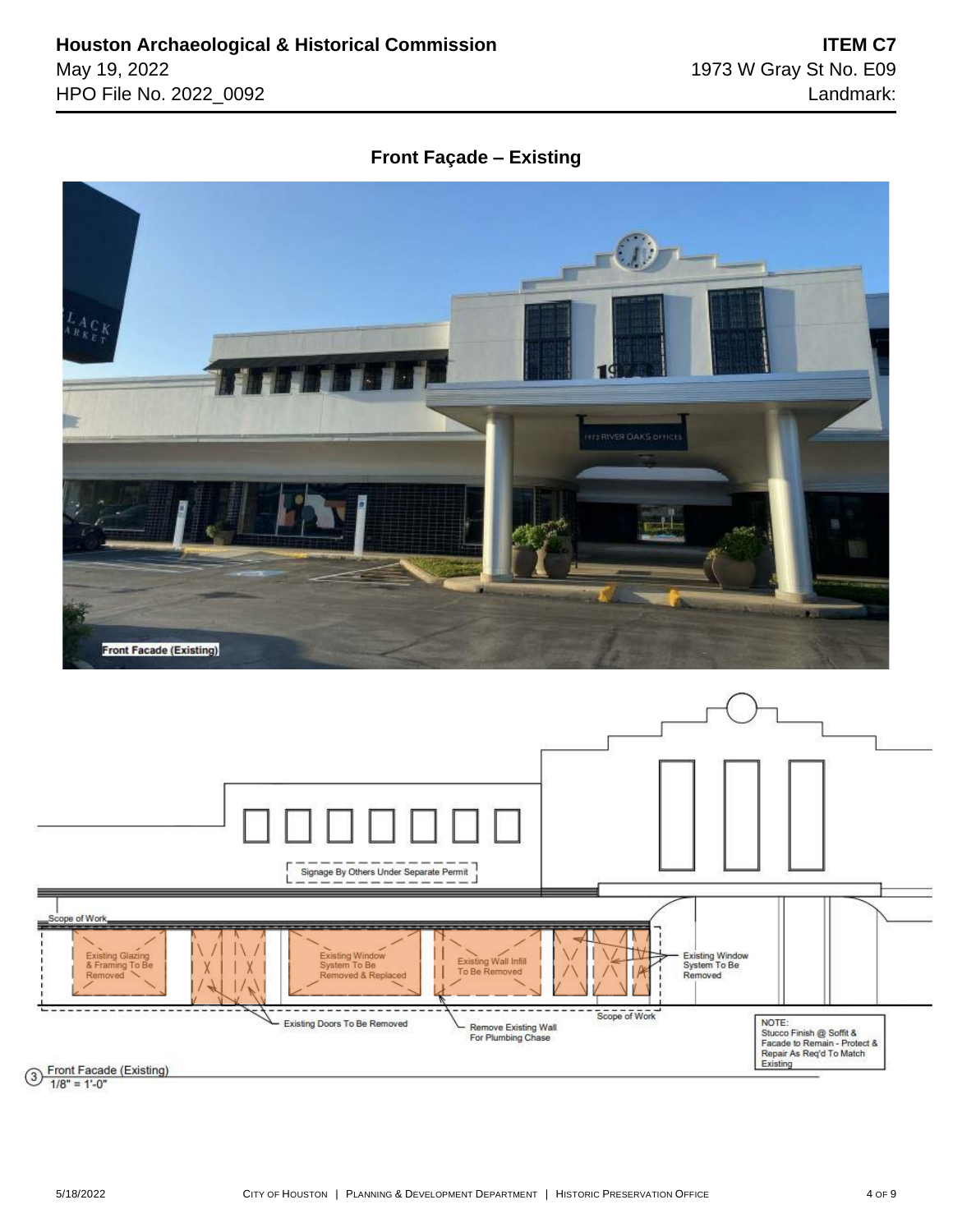# **Front Façade – Proposed Rendering**



**Front Façade – Proposed**



#### $\overline{4}$  Front Facade (Proposed)  $1/8" = 1'-0"$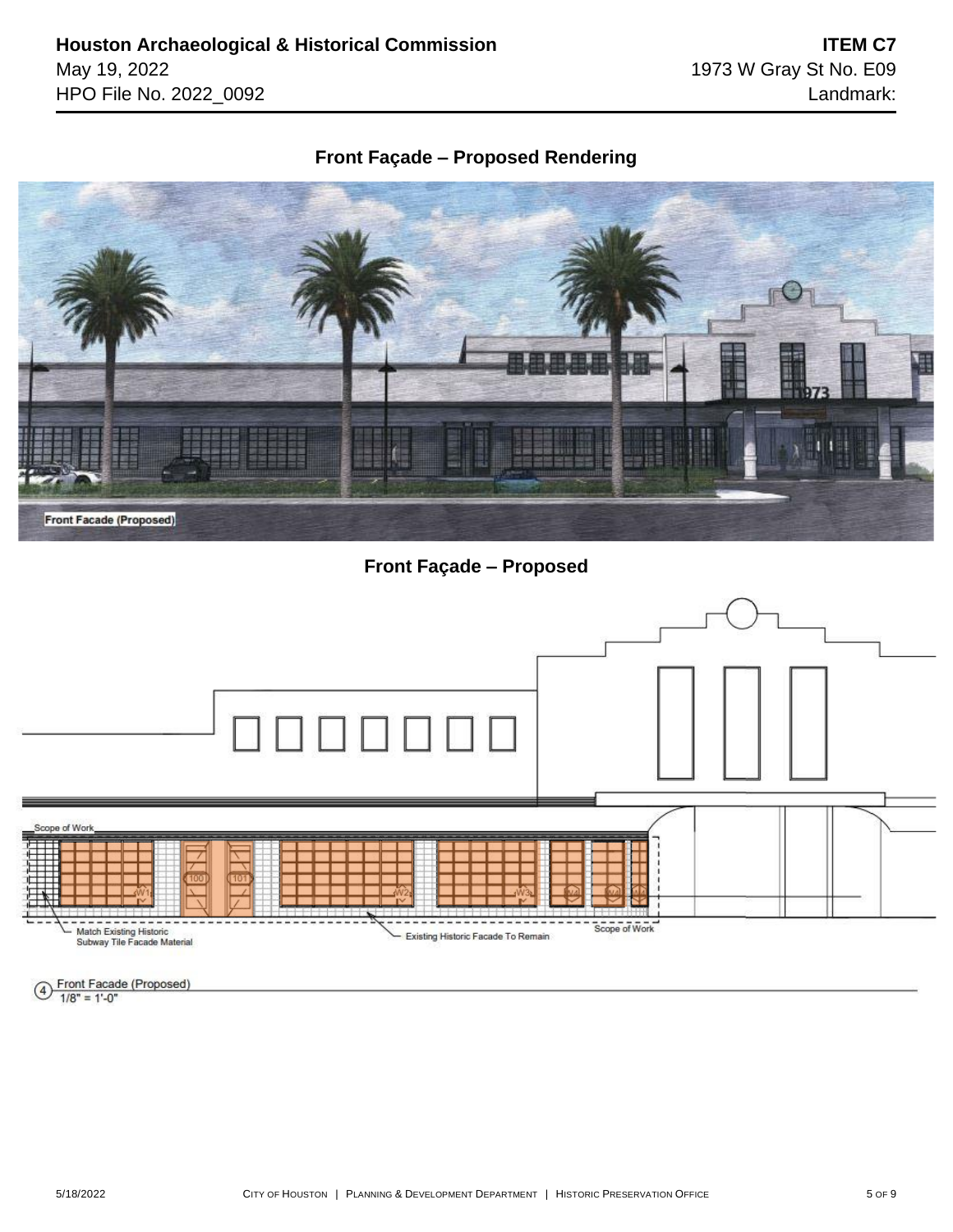## **Main/Atrium Entry – Existing**



# **Courtyard – Existing**

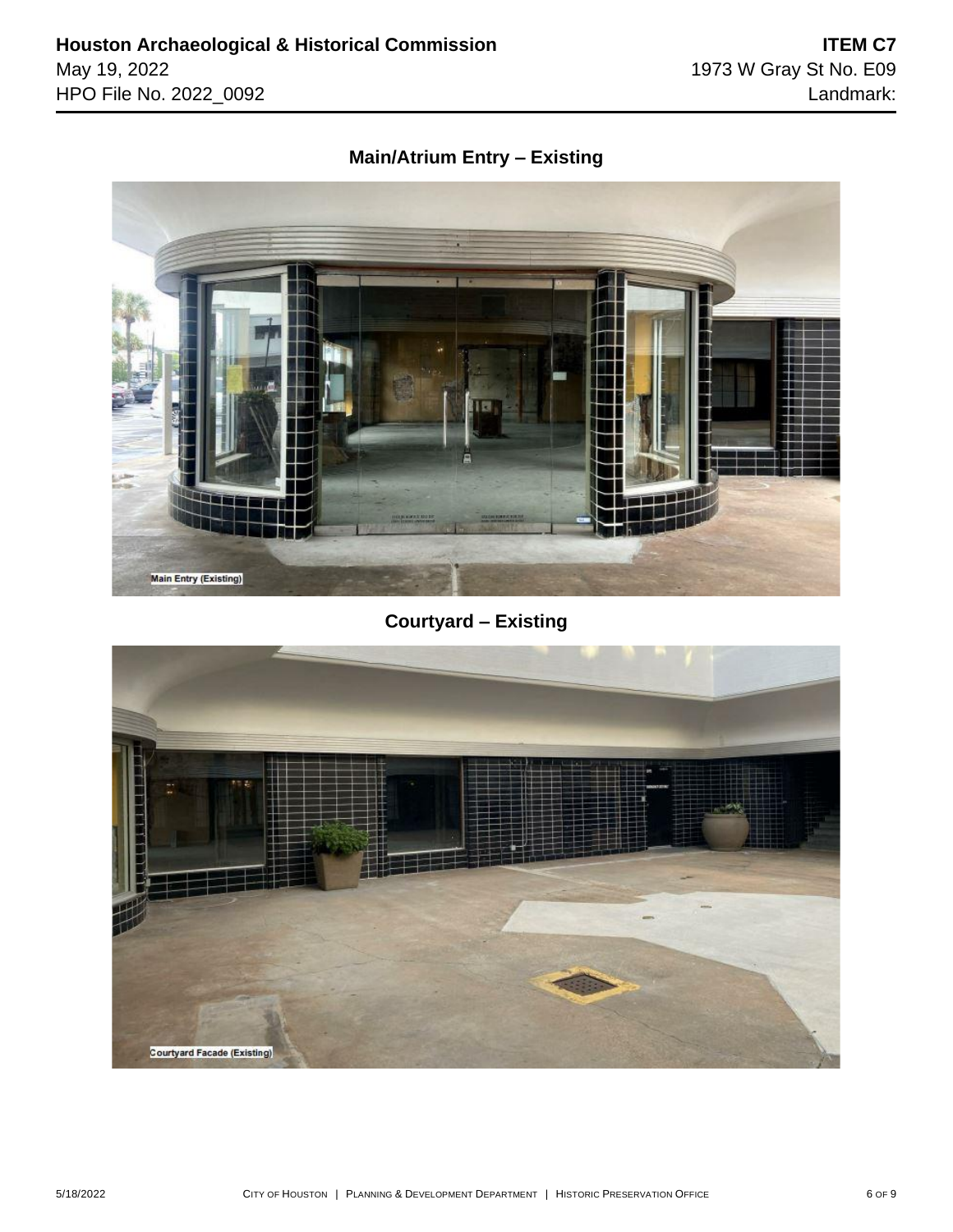



Atrium Facade (Existing) 1

 $1/8" = 1'-0"$ 



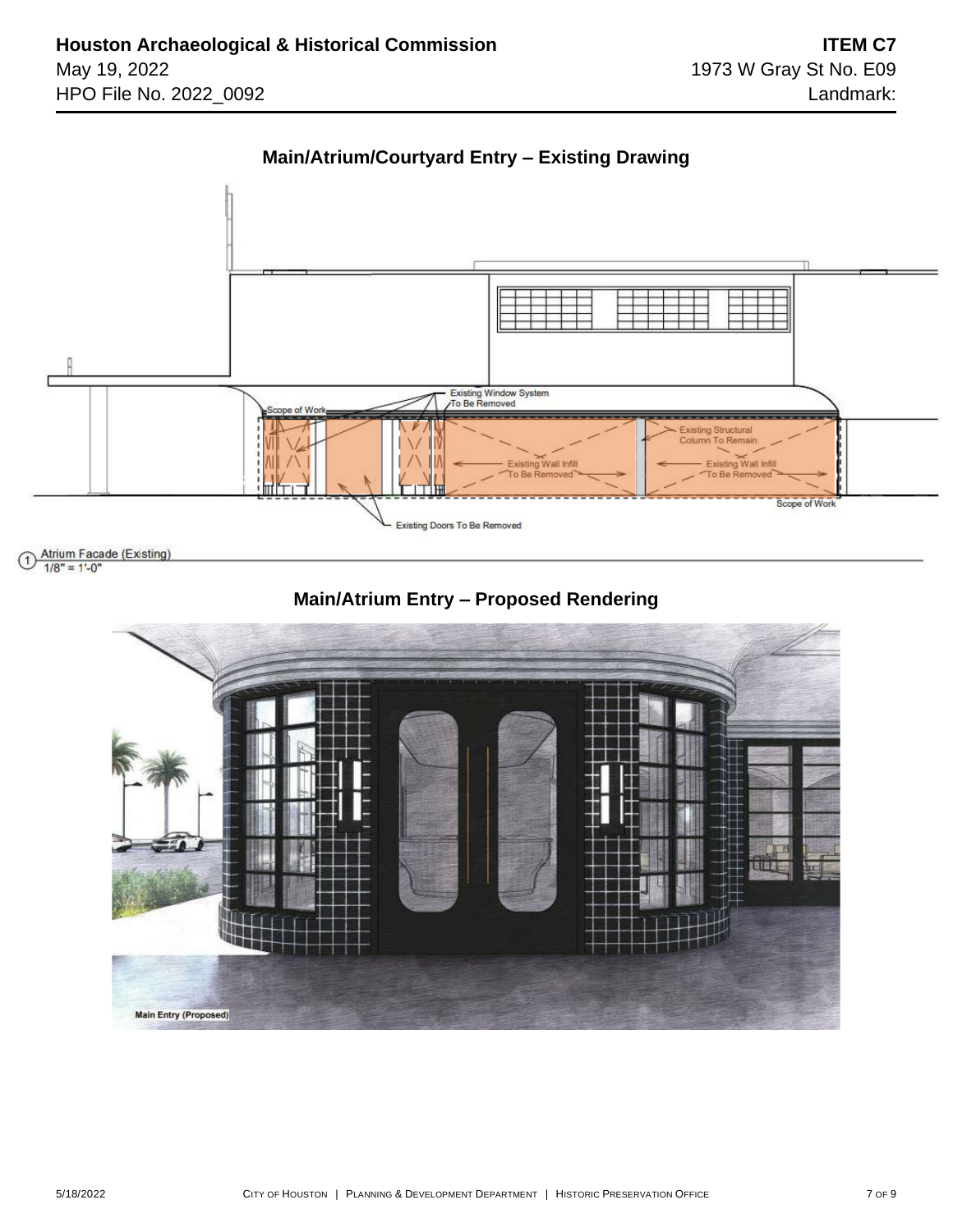

**Courtyard – Proposed Drawing**



Atrium Facade (Proposed)<br>1/8" = 1'-0"  $(5)$